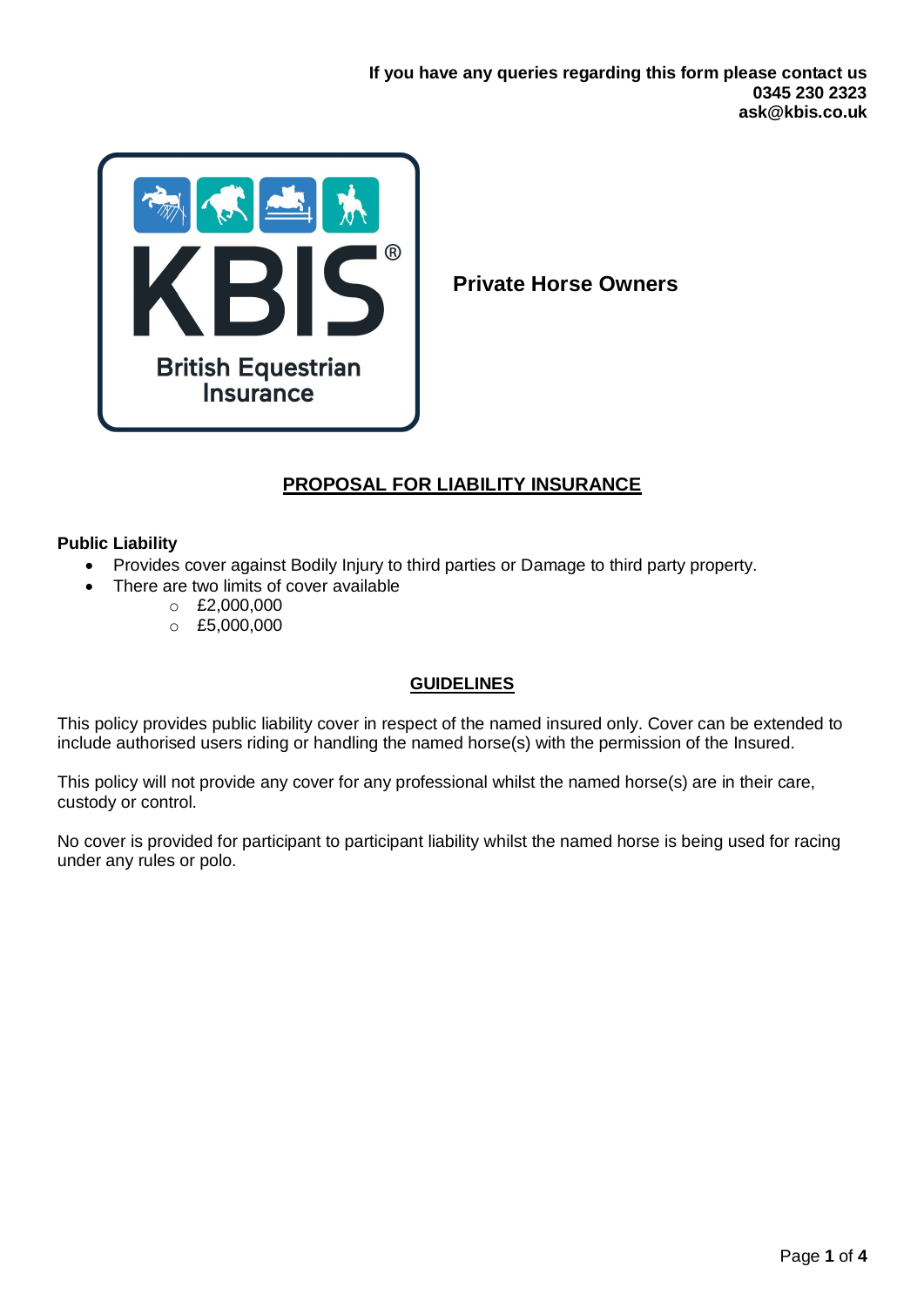### **PROPOSER'S DETAILS**

| Name of Proposer:       |  |
|-------------------------|--|
| Correspondence Address: |  |
| Post Code               |  |
| Contact Tel. Number     |  |
| Email                   |  |

#### **KBIS Members Club**

We would like to offer you the opportunity to opt in to our KBIS Members Club which is free of charge and allows members access to our latest competitions, offers and products along with useful information about horse care from our in-house vet via our email newsletter. KBIS Members Club will only communicate with you by email with your explicit consent and will not share your data with anyone else. If at a later date you do not want to receive our newsletter you can opt out at any time. Further details including how to cancel your membership of the KBIS Members Club are contained in our privacy policy and on our website.

 $\overline{ }$ 

 $\overline{\phantom{a}}$ 

| Would you like to join the KBIS Members Club?                                                                                                                                                                                             | Yes | No |  |
|-------------------------------------------------------------------------------------------------------------------------------------------------------------------------------------------------------------------------------------------|-----|----|--|
| <b>GENERAL QUESTIONS</b>                                                                                                                                                                                                                  |     |    |  |
| 1. In connection with any liability insurance<br>a) Have you or any partner in business with you had any proposal for<br>Insurance declined, renewal refused, cover terminated or special terms<br>and conditions imposed by any Insurer? | Yes | No |  |
| b) Has any incident occurred over the past 5 years involving bodily injury<br>or damage to property, whether a claim was made or not?                                                                                                     | Yes | No |  |
| If the answer to 2a) or 2b) above is "YES", please provide full details and dates below (further space<br>overleaf):                                                                                                                      |     |    |  |
|                                                                                                                                                                                                                                           |     |    |  |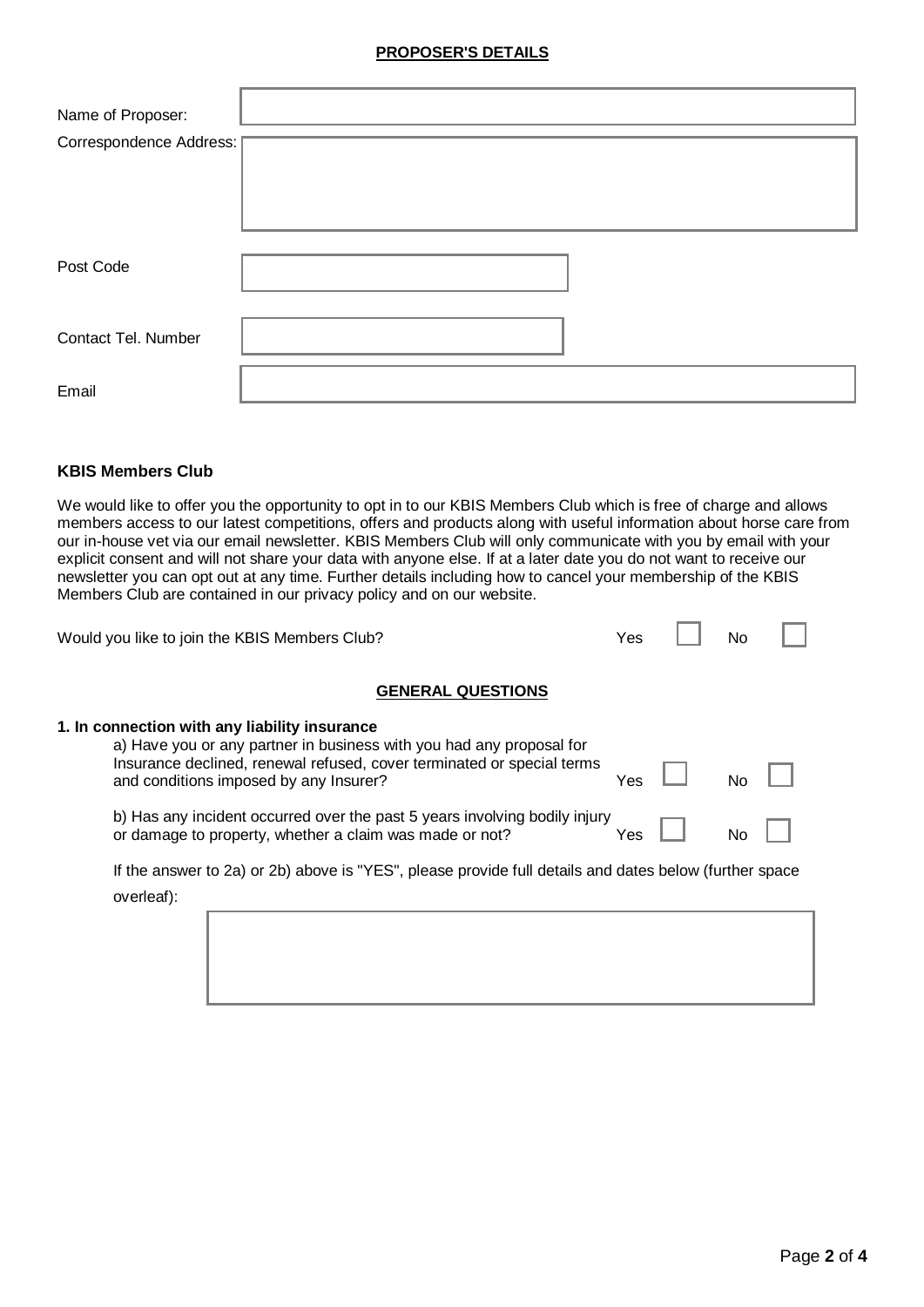# **HORSE DETAILS**

| Horse 1                            |
|------------------------------------|
| <b>Horse Name</b>                  |
| <b>Colour</b>                      |
| <b>Year of Birth</b><br><b>Sex</b> |
| Horse 2                            |
| <b>Horse Name</b>                  |
| <b>Colour</b>                      |
| <b>Year of Birth</b><br><b>Sex</b> |
| Horse 3                            |
| <b>Horse Name</b>                  |
| Colour                             |
| <b>Year of Birth</b><br><b>Sex</b> |
| Horse 4                            |
| <b>Horse Name</b>                  |
| <b>Colour</b>                      |
| <b>Year of Birth</b><br><b>Sex</b> |
| Horse 5                            |
| <b>Horse Name</b>                  |
| Colour                             |
| <b>Year of Birth</b><br><b>Sex</b> |
| Horse 6                            |
| <b>Horse Name</b>                  |
| <b>Colour</b>                      |
| <b>Year of Birth</b><br><b>Sex</b> |